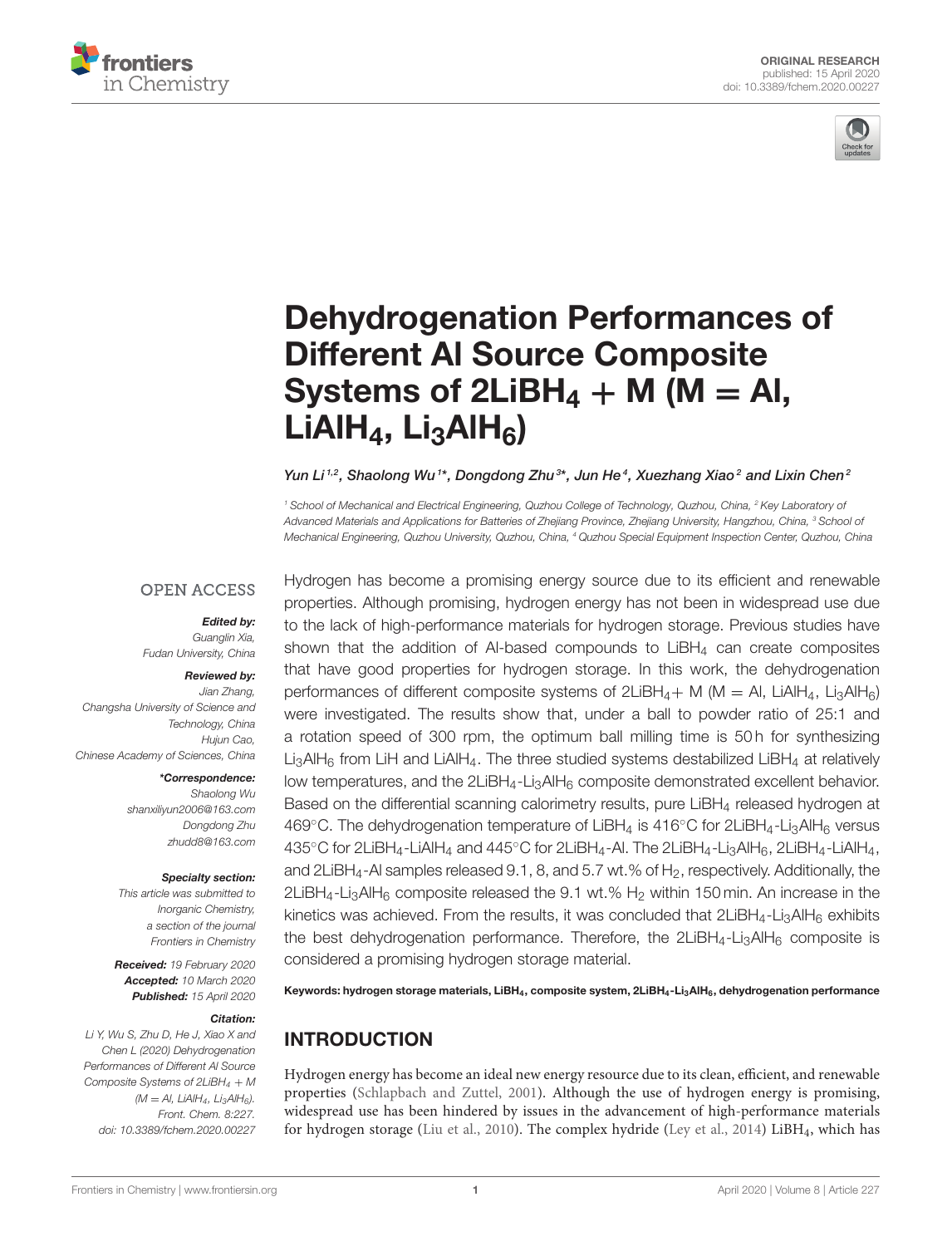a hydrogen capacity storage of 18.5 wt.%, has drawn extensive attention. LiBH<sup>4</sup> decomposes into an intermediate compound  $Li<sub>2</sub>B<sub>12</sub>H<sub>12</sub>$ , which generates B and releases  $H<sub>2</sub>$  as described in Equation (1) [\(Orimo et al., 2006\)](#page-5-3).

$$
\begin{array}{rcl} \rm{LiBH_4} \rightarrow & \rm{1/12Li_2B_{12}H_{12} + 5/6LiH + 13/12H_2 \rightarrow LiH} \\ & + & B + 3/2H_2 \end{array} \tag{1}
$$

However, many factors impede the commercial application of pure LiBH4, such as high dehydrogenation temperature, slow dehydrogenation rate, and poor cycle reversibility (Lodziana and Vegge, [2004\)](#page-5-4). To solve these issues, researchers have concentrated on modifying LiBH<sup>4</sup> [\(Vajo and Olson, 2007\)](#page-5-5) through anion/cation substitution [\(Fang et al., 2011;](#page-5-6) Lombardo et al., [2019\)](#page-5-7), catalytic modification [\(Kou et al., 2012;](#page-5-8) Huang et al., [2016;](#page-5-9) [Zhai et al., 2016\)](#page-5-10), the combined effect of composites [\(Vajo et al., 2010;](#page-5-11) [Kou et al., 2012\)](#page-5-8), and the application of the confinement effect of nano-materials [\(Vajo, 2011;](#page-5-12) [Zhang et al.,](#page-5-13) [2017\)](#page-5-13).

Al and Al-based composites with  $LiBH<sub>4</sub>$  are of interest. Founded on first-principles calculation, [Siegel et al. \(2007\)](#page-5-14) predicted that  $LiBH<sub>4</sub>$  would react with Al to generate  $AlB<sub>2</sub>$ , LiH, and  $H_2$  at 280 $\degree$ C under a hydrogen pressure of 1 bar. For the LiAlH4-LiBH<sup>4</sup> system, [Mao et al. \(2009\)](#page-5-15) found that the addition of TiF<sub>3</sub> decreased the onset temperatures of  $H_2$ release by 64 and 150◦C compared with the undoped system. The decomposition enthalpy values of LiBH<sub>4</sub> also reduced to 60.4 kJ/mol. [He et al. \(2019\)](#page-5-16) studied the dehydrogenation performance of LiBH<sub>4</sub>/LiAlH<sub>4</sub> composite, found that 8.7 wt.% of hydrogen was released at 500◦C, and defined a "Li-Al-B-H" compound. [Soru et al. \(2014\)](#page-5-17) focused on the phase structural transformation of the LiAlH $_4$  + LiBH $_4$  system, which can produce 6.8 wt.% of hydrogen. According to a study by Carrillo-Bucio et al. [\(2017\)](#page-5-18), a surface-oxidized  $2LiBH_4 + Al$  composite did not release hydrogen until heated to 400◦C under a 3 bar initial backpressure. With the catalytic effect of TiF<sub>3</sub>, the mixture obtained 9.3 wt.% of hydrogen release as compared to the 5.8 wt.% of the undoped mixture. In research by Zhang et al. [\(2018\)](#page-5-19), a combined mixture of  $MgH_2$ , LiBH<sub>4</sub> and LiAlH<sub>4</sub> showed superior performance, starting to release hydrogen at 280℃ and maintaining reversibility. In our previous studies [\(Li et al., 2012\)](#page-5-20), the dehydrogenation temperatures of 2LiBH<sup>4</sup> + Li3AlH<sup>6</sup> doped with titanium were decreased by 80 and 50◦C, respectively, vs. the undoped system. From the previous studies, it can be summarized that Al can enhance the hydrogen storage performance of LiBH<sup>4</sup> to some extent. However, the dehydrogenation behaviors of different Al source composite systems have not been systematically studied. In this work, three Al-based LiBH<sup>4</sup> composite systems, 2LiBH4-Al, 2LiBH4-LiAlH4, and  $2LiBH<sub>4</sub>-Li<sub>3</sub>AlH<sub>6</sub>$  were prepared, and the hydrogen storage performance was investigated.

## MATERIALS AND METHODS

**[Table 1](#page-1-0)** shows the raw materials used in this study. All powders were carefully stored in a glove box (MIKROUNA), in which

<span id="page-1-0"></span>TABLE 1 | Raw materials used in the study.

| <b>Materials</b> | LiBH <sub>4</sub> | ΑI        | LIAIH <sub>4</sub> | LiH           |
|------------------|-------------------|-----------|--------------------|---------------|
| Purity (%)       | >95               | >99       | >95                | >98           |
| State            | Powder            | Powder    | Powder             | Powder        |
| Supplier         | Acros             | Sinopharm | Sigma-Aldrich      | Sigma-Aldrich |

noble gas was loaded and the oxygen content and water vapor content were kept below 1 ppm. A planetary mill (QM-3SP2) was utilized to prepare the composites.

The dehydrogenation properties of the materials were tested with a Sievert-type device. The changes in temperature and pressure over time were recorded. The ideal gas state equation was utilized to calculate the dehydrogenation capacity. Thermal analysis was performed using differential scanning calorimetry (DSC, Netzsch 449C Jupiter) combined with thermogravimetric analysis (TG, QMS 403C). To protect the samples from oxidation, high purity argon gas was added at a flow rate of 50 mL/min. An empty aluminum crucible was used as a reference during analysis. The phase compositions of the samples were determined by X-ray powder diffraction (X'Pert-PRO, PANalytical); its scanning range (2θ) was 15°-80°. A specific sealed device was used to protect samples from being oxidized or damped during analysis. Fourier transform infrared spectroscopy (FTIR, Tensor 27) was employed to detect some amorphous substances with a scanning rate of 30 cm−<sup>1</sup> /min and a resolution ratio of  $0.5 \text{ cm}^{-1}$ .

## RESULTS AND DISCUSSION

## Preparation of  $Li<sub>3</sub>AIH<sub>6</sub>$  Powder

In this work,  $Li<sub>3</sub>AlH<sub>6</sub>$  powder was synthesized in-situ by ball milling LiH and LiAlH4. Approximately 15 g mixed powder of LiH and LiAlH<sup>4</sup> was milled each time with a molar ratio of 2:1, a ball to powder ratio of 25:1, and a milling speed of 300 rpm. To suppress temperature rise in the ball milling, every 30 min was set as an operation cycle, which contained a stop time of 6 min, periodically. After ball milling for 20 h, XRD patterns were obtained and examined to characterize the mixed powder. **[Figure 1](#page-2-0)** shows the XRD results of pure LiH powder, LiAlH<sup>4</sup> powder, and the LiH and LiAlH<sup>4</sup> powder after ball milling for 20 h. No impurity phases were observed in any of the samples, which indicates that the samples were highly pure and did not oxidize. As shown in [Figure 1C](#page-2-0), a few Li<sub>3</sub>AlH<sub>6</sub> diffraction peaks are present, while the rest are of LiAlH<sup>4</sup> and LiH. This shows that the synthesis reaction was not completed. Due to long milling time, LiH peaks were much lower than before. The LiH content was lower, and an amorphous structure was formed.

Further ball milling was carried out since the synthesis reaction to  $Li<sub>3</sub>AlH<sub>6</sub>$  was not completed. The milling samples were taken for XRD analysis after every 10 h. **[Figure 2](#page-2-1)** shows the XRD results of the milled powders after 20, 30, 40, and 50 h. Strong double peaks at 22◦ and 23◦ are detected, which are the characteristic peaks of Li<sub>3</sub>AlH<sub>6</sub>. After ball milling for 30 h, most of the diffraction peaks are  $Li<sub>3</sub>AlH<sub>6</sub>$ ; however, some  $LiAlH<sub>4</sub>$  and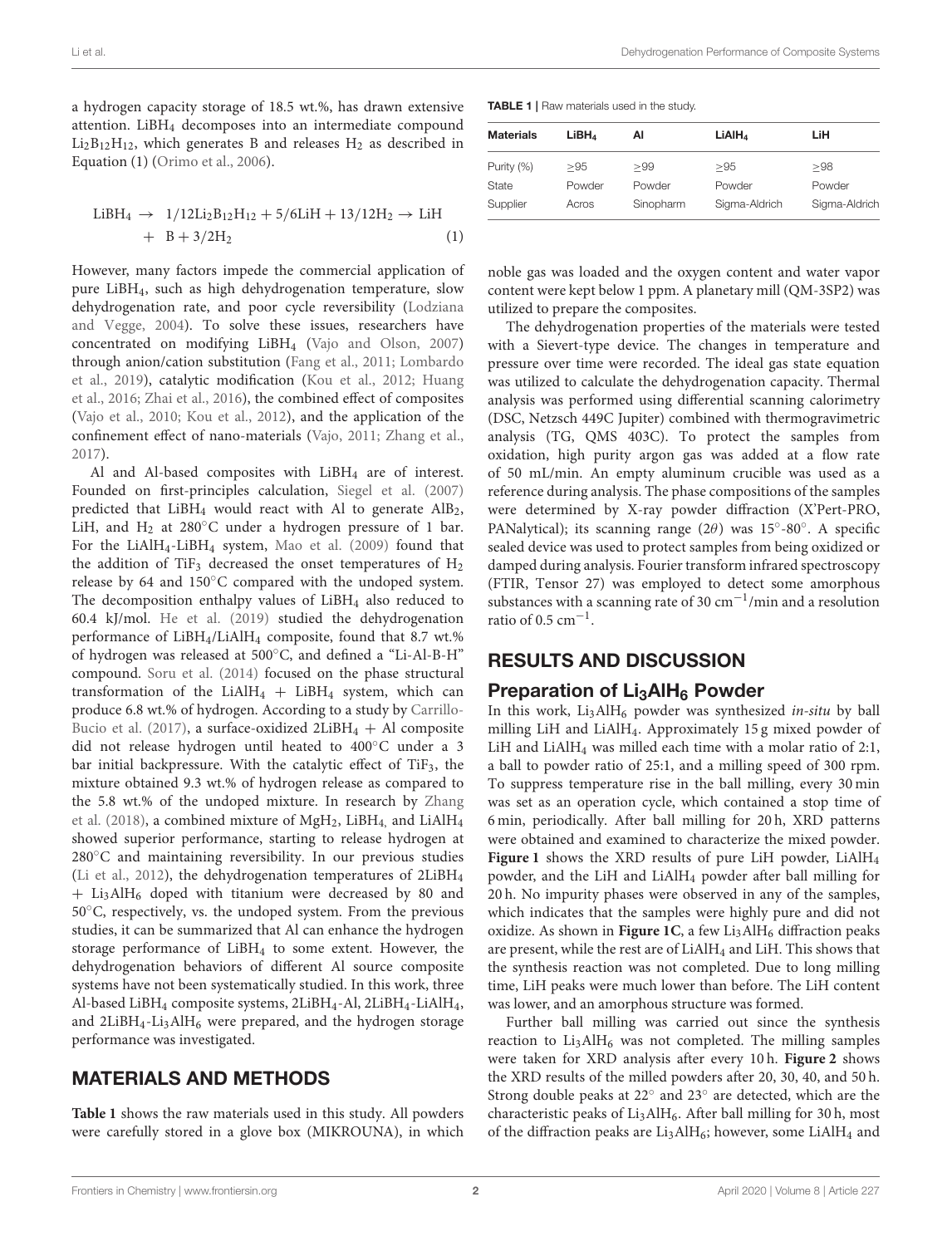

<span id="page-2-0"></span>

 $\overline{\mathbf{B}}$ ℿ **Bending modes** Streching mode (a.u. Streching mod  $(a.u.$ Bending modes ntensity ntensity **LiAlH** 2LiH-LiAlH 2000 1600 1200 800 1600 1000 800 1400 1200 Wavenumbers  $(cm<sup>-1</sup>)$ Wavenumbers  $(cm<sup>-1</sup>)$ FIGURE 3 | FT-IR spectrums of (A) pure LiAlH<sup>4</sup> and (B) 2LiH-LiAlH<sup>4</sup> mixed powder after 50-h ball milling.

<span id="page-2-2"></span>

<span id="page-2-1"></span>LiH peaks can still be found at  $27^\circ$ ,  $43^\circ$ , and  $46^\circ$ . As the ball milling time increased, the LiH and LiAlH<sub>4</sub> content decreased, which shows that the synthesis reaction proceeds as the milling time increases. Nevertheless, the diffraction intensity of  $Li<sub>3</sub>AlH<sub>6</sub>$ decreased, which shows that the longer milling time, the more likely the production of an amorphous phase becomes.

FTIR analysis was used to investigate the synthesized powder. In pure LiAlH<sup>4</sup> (**[Figure 3A](#page-2-2)**), the bending modes around 1,780 and 1,610 cm−<sup>1</sup> correspond to the A-H stretching band, as was previously shown by [Chen et al. \(2001\)](#page-5-21). After 50 h ball milling, this A-H stretching band disappeared in the 2LilH-LiAlH<sup>4</sup> mixtures (**[Figure 3B](#page-2-2)**). A new A-H stretching band was generated around  $1,380$  cm<sup>-1</sup>, which belongs to Li3AlH<sub>6</sub>. This indicates the completion of the synthesis reaction.

## <span id="page-2-3"></span>Characterization of the Composite Samples

The 2LiBH<sub>4</sub> + M ( $M = A$ l, LiAlH<sub>4</sub>, Li<sub>3</sub>AlH<sub>6</sub>) composite systems were prepared by ball milling, respectively. The ball-milling time was 1 h, with a mole ratio of 2:1. The as-milled mixtures are presented in [Figure 4](#page-2-3). In the 2LiBH<sub>4</sub>-Al composite, the narrow and sharp diffraction peaks are of Al, while the other diffraction peaks are of  $LiBH<sub>4</sub>$ . The intensity of the  $LiAlH<sub>4</sub>$  peaks in the  $2LiBH<sub>4</sub>-LiAlH<sub>4</sub>$  composite are also strong, but both  $LiBH<sub>4</sub>$  and  $Li<sub>3</sub>AlH<sub>6</sub>$  have attenuated diffraction peaks in 2LiBH<sub>4</sub>-Li<sub>3</sub>AlH<sub>6</sub>. The absence of other peaks indicated that there were no side reactions that could generate impurities or by-products during ball milling.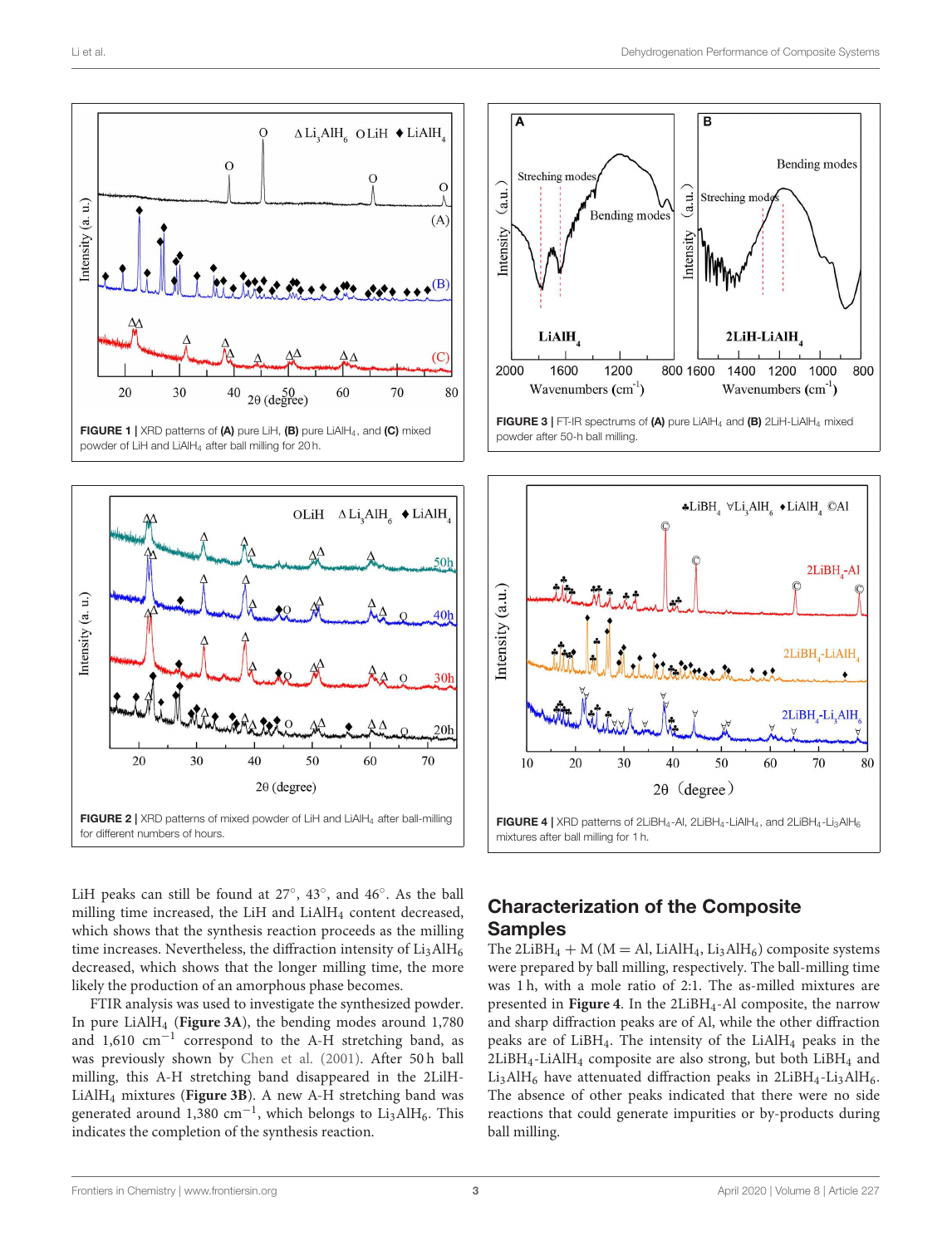$-12$ 





# <span id="page-3-0"></span>Dehydrogenation Performances

The dehydrogenation performances of the samples were investigated. The four samples were heated to 550◦C at a heating rate of 5◦C/min in an argon atmosphere. The DSC/TG results are shown in **[Figure 5](#page-3-0)**. In the pure LiBH<sup>4</sup> sample (**[Figure 5A](#page-3-0)**), the endothermic peak at 120 $^{\circ}$ C denotes that LiBH<sub>4</sub> transformed from an orthorhombic to a hexagonal crystal system. The endothermic peak at 286℃ is attributed to the melting of LiBH<sub>4</sub>. According to the TG curve, LiBH<sup>4</sup> began to release hydrogen and lose weight at 400◦C. There is a dehydrogenation peak at around 469◦C, and the rate of dehydrogenation slowed down after that. Both the transformation and the melting peak of  $LiBH<sub>4</sub>$  for each composite sample are shown in **[Figures 5B–D](#page-3-0)**. All samples have lower transformation and melting temperatures than pure LiBH<sub>4</sub> (transformation temperature:  $T_d < T_c < T_b < T_a$ ; melting temperature:  $T_c < T_d < T_b < T_a$ ). In the as-milled 2LiBH<sub>4</sub>-Al sample ([Figure 5B](#page-3-0)), the wide endothermic range around 445°C represents the decomposition of LiBH4. The last peak at 529◦C is the decomposition of LiH. As shown in **[Figure 5C](#page-3-0)**, peaks at 190 and 198℃ indicated the dehydrogenation of LiAlH<sub>4</sub>, which were verified in our previous study [\(Li et al., 2012\)](#page-5-20). LiAlH<sub>4</sub> decomposed into Li<sub>3</sub>AlH<sub>6</sub> at 190 $^{\circ}$ C, and Li<sub>3</sub>AlH<sub>6</sub> started to generate LiH, Al, and release H<sub>2</sub> at 198℃. LiBH<sub>4</sub> and LiH started

to decompose at 435 and 472◦C, respectively. **[Figure 5D](#page-3-0)** shows that the decomposition peak of  $Li<sub>3</sub>AlH<sub>6</sub>$  is at 198 $°C$ , which is consistent with the 2LiBH4-LiAlH<sup>4</sup> sample. The decomposition peak of LiBH<sub>4</sub> (416 $\degree$ C) is lower than that of the 2LiBH<sub>4</sub>-LiAlH<sub>4</sub> (435°C) or 2LiBH<sub>4</sub>-Al samples (445°C). In addition, the decomposition peak of LiH, which is around 452◦C, is also lower than that of the other composite systems. These results showed that the LiBH<sup>4</sup> became more unstable due to the addition of  $Li<sub>3</sub>AlH<sub>6</sub>$  and that hydrogen was released at a lower temperature. The main reason for this is that the Al present in  $Li<sub>3</sub>AlH<sub>6</sub>$  was active enough to stimulate the dehydrogenation reaction.

The temperature-programmed desorption (TPD) method was implemented to study the dehydrogenation performance of pure LiBH<sub>4</sub>, 2LiBH<sub>4</sub>-Al, 2LiBH<sub>4</sub>-LiAlH<sub>4</sub>, and 2LiBH<sub>4</sub>-Li<sub>3</sub>AlH<sub>6</sub>; the results are shown in **[Figure 6](#page-4-0)**. The samples were heated to 400◦C and held for 5 h. The pure LiBH<sub>4</sub> began to release  $H_2$  at around 400 $^{\circ}$ C. Its desorption rate slowed down when 5 wt.% of H<sub>2</sub> had been released. The  $2LiBH_4-Li_3AlH_6$  sample released 9.1 wt.% H<sup>2</sup> within 150 min, which is the fastest reaction kinetics in this work. Its decomposition process includes two main steps, with the release of 3 and 6.1 wt.%  $H_2$  as the first and second steps, respectively. In the 2LiBH4-LiAlH<sup>4</sup> sample, LiAlH<sup>4</sup> began to decompose at  $\sim$ 130°C and released 3.9 wt.% H<sub>2</sub>. Subsequently,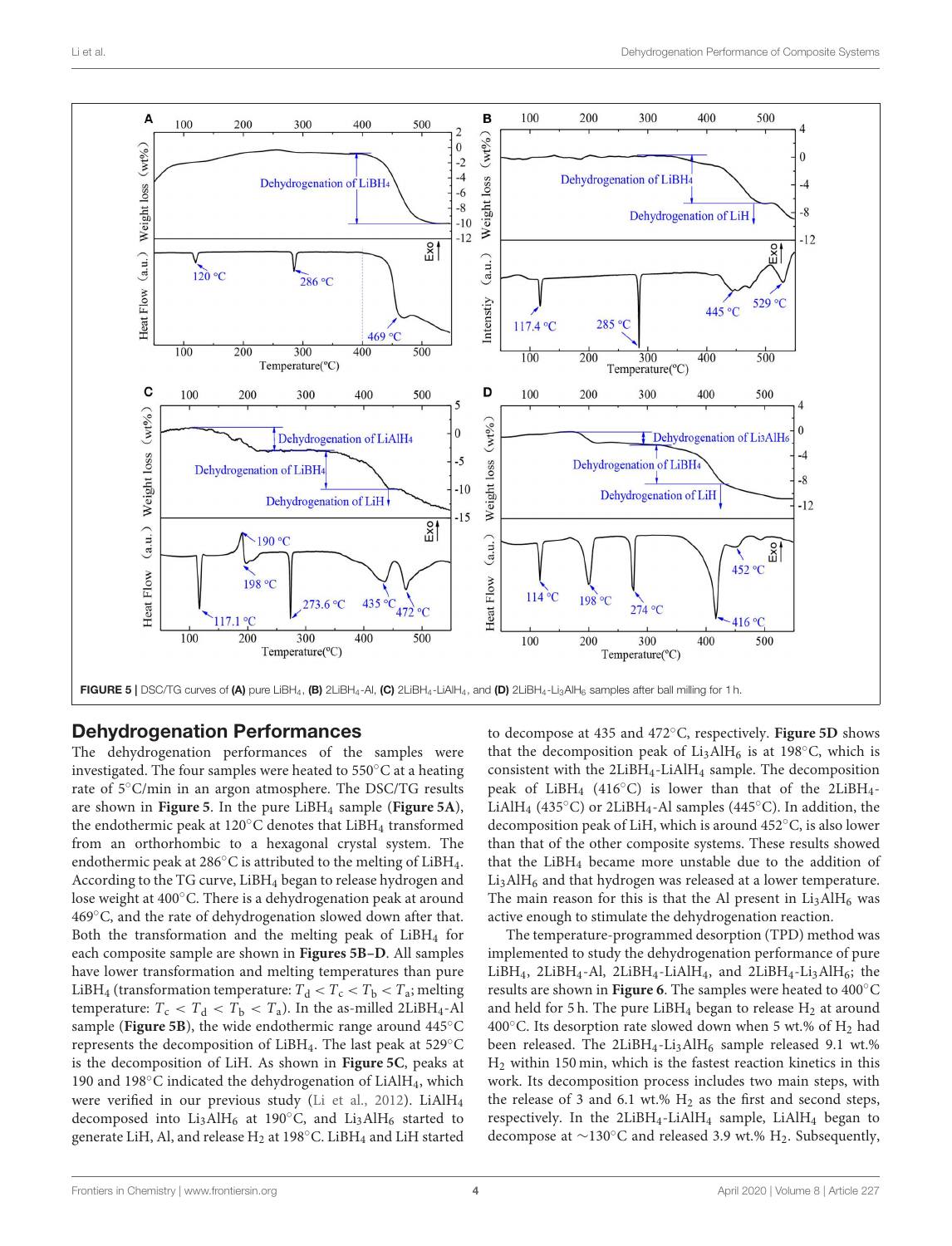

<span id="page-4-0"></span> $2LiBH<sub>4</sub>-Li<sub>3</sub>AlH<sub>6</sub> samples.$ 



<span id="page-4-1"></span>its desorption rate was retarded. This composite released a total of 8 wt.% H2. The 2LiBH4-Al composite had a slower desorption rate. Only 5.7 wt.% H<sub>2</sub> was released after 6 h, which is much lower than the 8.6 wt.% predicted by theoretical capacity. Previous research [\(Friedrichs et al., 2009\)](#page-5-22) has reported that Al is an effective catalyst to activate LiBH4, and this phenomenon can also be observed in this study. However, the Al element generated from  $2LiBH<sub>4</sub>-Li<sub>3</sub>AlH<sub>6</sub>$  is much more effective than for the other samples. Since aluminum can be easily oxidized, an oxide film can easily form on the surface of the Al powder, which can slow down the dehydrogenation kinetics. In contrast, the Al in  $2LiBH<sub>4</sub>-Li<sub>3</sub>AlH<sub>6</sub>$ , decomposed from  $Li<sub>3</sub>AlH<sub>6</sub>$  exhibits high purity and is non-oxidized, resulting in the superior reaction kinetics of LiBH4.

## Characterization of the Dehydrogenation **Materials**

The XRD patterns of the dehydrogenated samples are shown in **[Figure 7](#page-4-1)**. In **[Figure 7A](#page-4-1)**, prominent diffraction peaks of LiH and Al are present. However, the  $LiBH<sub>4</sub>$  phase was not observed, as its diffraction intensity is relatively weaker. In **[Figure 7B](#page-4-1)**, residual peaks of LiBH<sup>4</sup> are observed, which demonstrates incomplete dehydrogenation. In **[Figure 7C](#page-4-1)**, besides LiH and Al, the dehydrogenation products contain  $\text{AlB}_2$ , which was reported as the reversible phase [\(Friedrichs et al., 2009\)](#page-5-22).  $\text{AlB}_2$  can accelerate the formation of LiBH<sup>4</sup> in the reverse reaction. The  $AlB_2$  content was higher in  $2LiBH_4$ -Li<sub>3</sub>AlH<sub>6</sub> than in the other samples, which signifies higher reversibility of  $2LiBH<sub>4</sub>-Li<sub>3</sub>AlH<sub>6</sub>$ . There is an unexpected peak near  $50^{\circ}$  both in the 2LiBH<sub>4</sub>-LiAlH<sub>4</sub> and  $2LiBH<sub>4</sub>-Li<sub>3</sub>AlH<sub>6</sub>$  samples, which was not identified but was also detected in previous reports [\(Yang et al., 2007\)](#page-5-23).

## **CONCLUSIONS**

In this work, the dehydrogenation performance of three different Al source composite systems, 2LiBH4-Al, 2LiBH4-LiAlH4, and  $2LiBH<sub>4</sub>-Li<sub>3</sub>AlH<sub>6</sub>$ , was analyzed. Elemental Al was the raw material and was used without further purification in the 2LiBH4-Al composite, in contrast to the other two samples, where it was decomposed from LiAlH<sub>4</sub> or Li<sub>3</sub>AlH<sub>6</sub>. Li<sub>3</sub>AlH<sub>6</sub> powder was prepared from LiH and LiAlH4. It can be concluded that the optimum synthetic conditions for ball milling are 50 h with a 25:1 ball to powder ratio at 300 rpm. The results demonstrate that Al, LiAlH<sub>4</sub>, and Li<sub>3</sub>AlH<sub>6</sub> had a stimulative effect on LiBH4, allowing dehydrogenation at a relatively lower temperature. Additionally,  $2LiBH<sub>4</sub>-Li<sub>3</sub>AlH<sub>6</sub>$  was shown to have the best performance, with the endothermic peak of  $LiBH<sub>4</sub>$  at 416 $\rm ^{\circ}C$ , 53 $\rm ^{\circ}C$  lower than that of the pure LiBH<sub>4</sub> sample (469 $\rm ^{\circ}C$ ). The TPD results also verified the superior results of 2LiBH4-  $Li<sub>3</sub>AlH<sub>6</sub>$ , which showed the best kinetics performance among the composite samples.  $2LiBH_4$ -Li<sub>3</sub>AlH<sub>6</sub> released 9.1 wt.% H<sub>2</sub> in only 150 min, which is over 95% of its theoretical hydrogen storage capacity. Its dehydrogenation product,  $\text{AlB}_2$ , was reported as a reversible phase by researchers [\(Friedrichs et al., 2009\)](#page-5-22), which could promote the reverse reaction of producing LiBH4. Further studies are needed to research the reversibility of the 2LiBH4-  $Li<sub>3</sub>AlH<sub>6</sub>$  composite.

## DATA AVAILABILITY STATEMENT

All datasets generated for this study are included in the article/supplementary material.

## AUTHOR CONTRIBUTIONS

LC and YL: conception and design of study. YL and JH: acquisition of data. YL and XX: analysis and/or interpretation of data. YL: drafting the manuscript. DZ and SW: revising the manuscript critically for important intellectual content. YL, SW, DZ, JH, XX, and LC: approval of the version of the manuscript to be published.

# FUNDING

This work was supported by the National Natural Science Foundation of China (51671173) and the Curriculum Reform Project (KCSZ 201809 and JGXM201912).